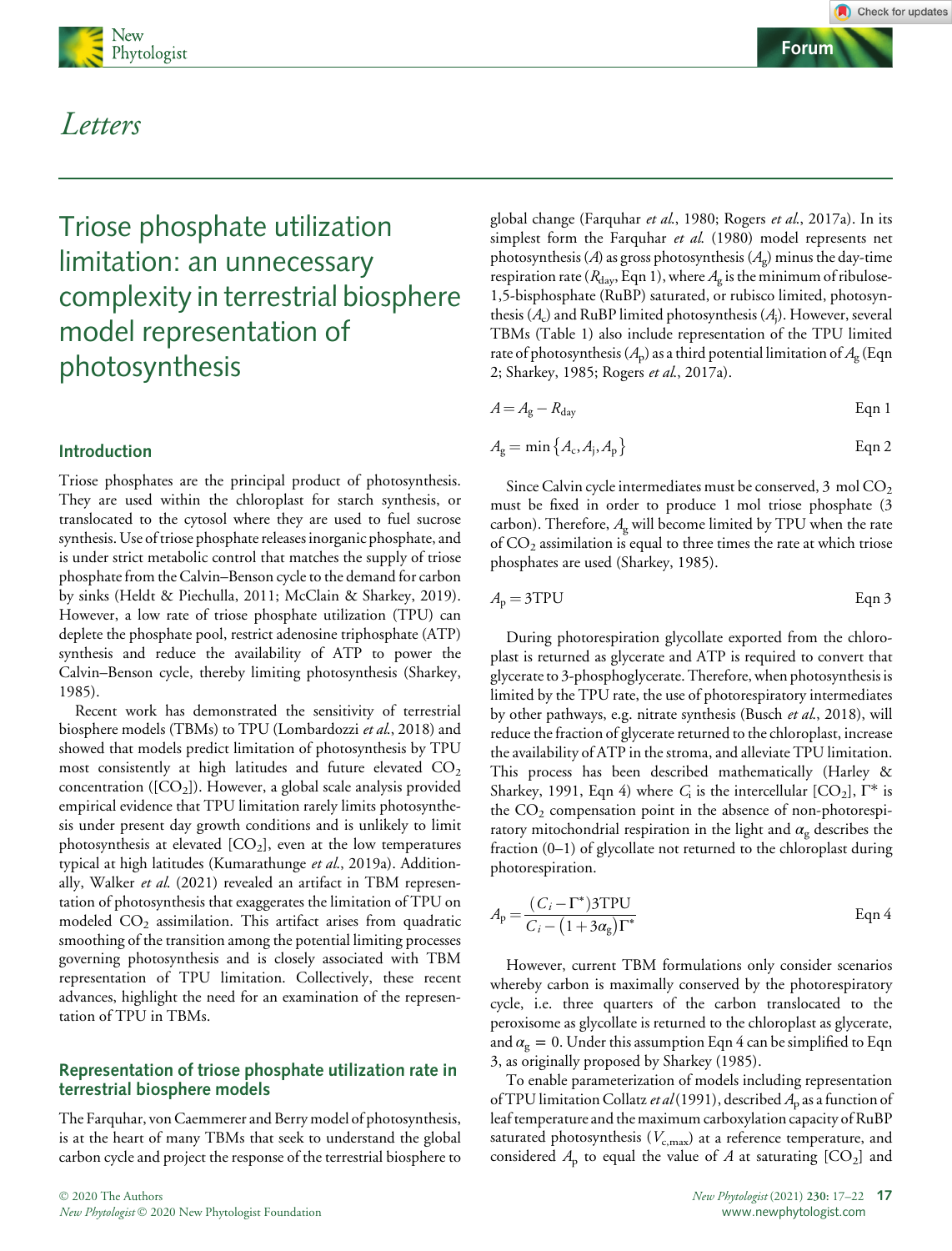Table 1 Terrestrial biosphere models that include representation of triose phosphate utilization (TPU) rate.

| Model                | TPU rate                                         | Temperature response                       | Thermal acclimation                                    | Limitation of $A_n$ ( $\theta$ , $\beta$ )             | TPU formulation                                     |
|----------------------|--------------------------------------------------|--------------------------------------------|--------------------------------------------------------|--------------------------------------------------------|-----------------------------------------------------|
| CLMv.5.0<br>ELMv.1   | 0.167 $V_{c,max}$<br>0.167 $V_{\rm c,max}$       | Same as $V_{c,max}$<br>Same as $V_{c,max}$ | Kattge & Knorr $(2007)^a$<br>Kattge & Knorr $(2007)^a$ | Egns 6 and 7 (0.98, 0.95)<br>Eqns 6 and 7 (0.98, 0.95) | Collatz et al. (1991)<br>Collatz et al. (1991)      |
| <b>FATES</b>         | 0.167 $V_{c,max}$                                | Independent                                | No                                                     | Eqns 6 and 7 (0.999, 0.999) <sup>b</sup>               | Harley <i>et al.</i> (1992)                         |
| <b>IBIS</b><br>Jules | $0.122$ $V_{\rm c,max}$<br>0.167 $V_{\rm c,max}$ | Same as $V_{c,max}$<br>Same as $V_{c,max}$ | No<br>No                                               | Eqns 6 and 7 (0.9, 0.9)<br>Eqns 6 and 7 (0.83, 0.93)   | Foley <i>et al.</i> (1996)<br>Collatz et al. (1991) |
| LM3                  | $0.122$ $V_{\rm c,max}$                          | Same as $V_{c,max}$                        | No                                                     | Eqn $1$ (na)                                           | Foley <i>et al.</i> (1996)                          |

Terrestrial biosphere models that include representation of TPU were identified from the CMIP6 model families. CLMv.5.0, Community Land Model v.5.0 (Lawrence et al., 2019); ELMv.1 E<sup>3</sup>SM (Energy Exascale Earth System Model) Land Model (Oleson et al., 2013; Golaz et al., 2019); FATES, Functionally Assembled Terrestrial Ecosystem Simulator (Koven et al., 2019); IBIS, Integrated Biosphere Simulator (Foley et al., 1996); JULES, Joint UK Land Environment Simulator (Harper et al., 2016); LM3, Geophysics Fluid Dynamics Laboratory Land Model.  $\theta$  and  $\beta$  are the parameters in Eqns 7 and 8 used to set the convexity of the smoothing functions described by Collatz et al. (1991).

Note: na, not applicable.

<sup>a</sup>Thermal acclimation is restricted over the temperature range 11–35°C.<br><sup>b</sup>Within EATES A and Bassociated with Collatz et al. (1991) quadratic sm

<sup>b</sup>Within FATES  $\theta$  and  $\beta$  associated with Collatz et al. (1991) quadratic smoothing have been set to 0.999 to minimize artificial reductions in A<sub>g</sub> and more closely resemble the strict minimum limitation in the original Farquhar et al. (1980) model.

irradiance which they approximated to be one half of  $V_{c,max}$  i.e.

$$
A_{\rm p} = 0.5 V_{\rm c,max} \tag{Eqn 5}
$$

Combining Eqn 5 with Eqn 3 yields Eqn 6, which is the most commonly used formulation for the TPU rate in TBMs.

$$
TPU = 0.167 Vc,max
$$
 Eqn 6

Therefore, in many TBMs, representation of the capacity for TPU is based on a speculative relationship with  $V_{c,\text{max}}$ . Note that two models (IBIS and LM3) use a different ratio (Table 1) to describe the TPU rate that was derived from a synthesis of photosynthetic  $CO_2$  response  $(A-C_i)$  curves (Wullschleger, 1993).

#### Under what conditions does triose phosphate utilization limit photosynthesis?

There is good evidence for the occurrence of TPU limitation of photosynthesis when leaves are exposed to high irradiance and high [CO<sub>2</sub>] (Sage et al., 1989; von Caemmerer, 2000; Ellsworth et al., 2015; Busch & Sage, 2017; see blue line Fig. 1a) but also at current  $[CO<sub>2</sub>]$  when plants are measured at a low temperature relative to their growth temperature (Yang et al., 2016; Busch & Sage, 2017), or following an abrupt modification of source–sink balance (Fabre et al., 2019). Recent work suggests that TPU rate is typically poised just above the prevailing rate of photosynthesis (Yang et al., 2016; Fabre et al., 2019), highlighting the importance of understanding the short-term dynamics associated with TPU. However, once  $A_{\rm g}$ becomes limited by TPU, adjustments result in a shift to limitation by RuBP regeneration, or more commonly rubisco (Sharkey, 2019). For example, the work of Busch & Sage (2017) considered plants that were grown at current  $[CO_2]$  and  $25^{\circ}$ C (F. A. Busch, pers. comm.). When measured at low temperature they observed TPU limited A. However, they did not investigate the effect of photosynthetic acclimation to lower growth temperature that increases investment in carboxylation capacity and the ratio of  $J_{\text{max}}$ :  $V_{\text{c,max}}$  (Kumarathunge et al., 2019b), reducing the

likelihood of TPU limitation. When plants are measured in their natural growth environment TPU limitation of photosynthesis is rarely observed (Sage & Sharkey, 1987). Recent work (Kumarathunge et al., 2019a) comprehensively demonstrated that TPU limitation of photosynthesis is a rare phenomenon in natural ecosystems. Kumarathunge et al. (2019a) used a large global dataset of  $A-C<sub>i</sub>$  curves representing 141 species that ranged from the Arctic tundra to tropical rainforests and demonstrated that TPU did not limit light saturated photosynthesis at current atmospheric  $[CO<sub>2</sub>]$ when plants were measured under natural growth conditions, including plants growing at low temperature. Furthermore, they showed that TPU limitation is unlikely to limit photosynthesis until  $[CO_2]$  is greater than 800 µmol mol<sup>-1</sup>.

TPU limitation has been incorrectly linked to phosphate deficiency (McClain & Sharkey, 2019). Limitation of photosynthesis by TPU is a highly dynamic process influenced by rapid turnover of Calvin–Benson cycle intermediates and is not influenced by whole plant phosphate acquisition. Potential marked variation in leaf level phosphate status resulting from different phosphate nutrition is also unlikely to influence TPU. Acting over a period of hours the vacuole buffers inorganic phosphate concentration in the cell, maintaining cytosolic and plastidic phosphate concentration within a relatively narrow operational range (McClain & Sharkey, 2019). Therefore, plants with a lower total foliar phosphate level are not more susceptible to TPU limitation. As TBMs begin to include representation of the P-cycle (Yang et al., 2014; Goll et al., 2017; Thum et al, 2019; Wang et al., 2020) consideration of TPU limitation of photosynthesis should not be a motivating factor.

#### Sensitivity of terrestrial biosphere models to the limitation of photosynthesis by triose phosphate utilization rate

A recent investigation (Lombardozzi et al., 2018) provided the first assessment of the impact of TPU limitation in a TBM (The Community Land Model, CLMv.4.5). They demonstrated that  $CO<sub>2</sub>$  assimilation and ecosystem carbon gain were limited by  $\text{TPU}$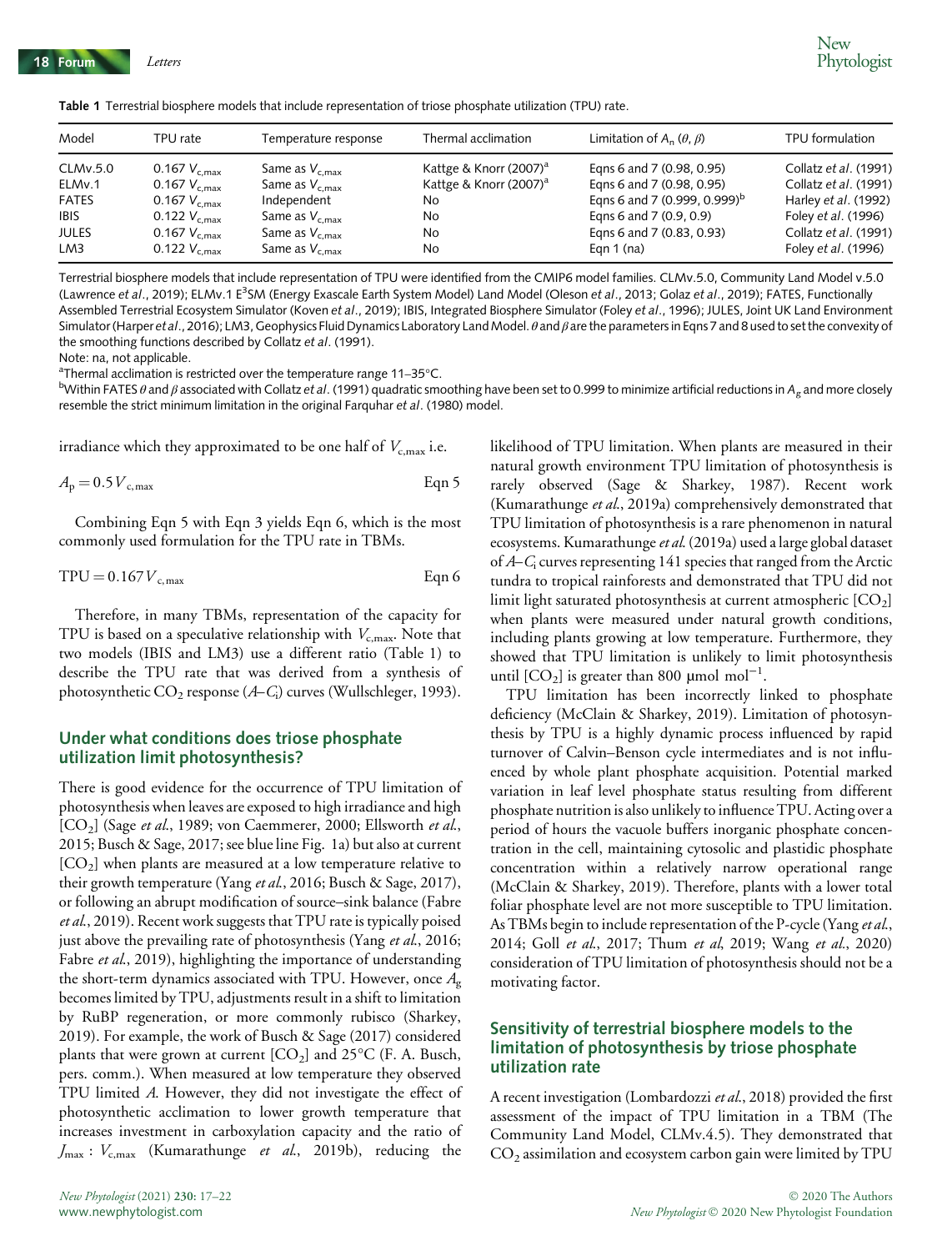

in a future climate, and that by 2100, TPU limitation could reduce global terrestrial carbon gain by 4.5%.When evaluated with a lower TPU rate (0.0835  $V_{c,\text{max}}$ ) Lombardozzi et al. (2018) showed a markedly greater TPU limitation of gross primary productivity, particularly at high latitudes, clearly demonstrating the sensitivity of TBM outputs to decreasing the TPU rate (Lombardozzi et al., 2018).

Although CLMv.4.5 does include a formulation for photosynthetic acclimation to growth temperature (Lombardozzi et al., 2015), acclimation in CLMv.4.5 is not implemented below 11°C due to the limited temperature range of the underlying study (Kattge & Knorr, 2007), effectively limiting in silico acclimation at high latitudes (Oleson et al., 2013) and exacerbating potential TPU limitation. Furthermore, as noted in Lombardozzi et al. (2018), the prescribed  $V_{\rm c,max}$  at high latitudes was approximately half the rate recently reported for plants growing in the high Arctic (Rogers *et al.*, 2017b) and since TPU is modeled as a fixed fraction of  $V_{c,\text{max}}$ 

Fig. 1 The impact of applying Collatz et al. (1991) quadratic smoothing to the transitions between rubisco limited  $(A_c)$ , ribulose-1,5-bisphosphate (RuBP) limited (A<sub>j</sub>) and triose phosphate utilization (TPU) limited (A<sub>p</sub>) rates of gross photosynthesis ( $A_g$ ) with rising atmospheric CO<sub>2</sub> concentration [CO<sub>2</sub>]. Panel (a) shows the three limiting processes of photosynthesis ( $A_c$  – red line,  $A_i$  – blue line,  $A_p$  – cyan line). Following Eqn 2, when modeled using the Farquhar et al. (1980) formulation,  $A<sub>p</sub>$  would be limited by the minimum of either  $A_c$ ,  $A_i$  or  $A_p$ . The quadratic smoothing of Collatz et al. (1991), shown in panels (a) and (b) as black lines, smooths the transtion between  $A_c$  and  $A_i$  and then smoothes the transition between the intermediate smoothed rate  $(A<sub>ci</sub>)$ and  $A<sub>D</sub>$  (see Eqns 7 and 8). Panel (b) shows the  $A<sub>c</sub>$  and  $A<sub>j</sub>$  rates of gross photosynthesis and the result of omitting  $A<sub>p</sub>$  and the secondary smoothing function (Eqn 8) from the quadratic smoothing formulation (broken black line). Panel (c) shows the percent reduction in modeled  $A<sub>F</sub>$  resulting from inclusion of the quadratic smoothing function in model formulations with TPU (solid black line) and without TPU and associated smoothing functions (broken black line). Photosynthesis was modeled following Farquhar et al. (1980) as implemented in CLMv.4.5 where the three potential limiting rates of A were modeled following Oleson et al. (2013), where  $V_{c,max}$  = 50 μmol m<sup>-2</sup> s<sup>-1</sup>, T<sub>leaf</sub> = 20°C, Irradiance = 2000 μmol m<sup>-2</sup> s<sup>-1</sup>, the ratio between C<sub>i</sub> and atmospheric [CO<sub>2</sub>] was assumed to be 0.7. The A<sub>g</sub> was modeled without using the option to account for thermal acclimation of  $V_{c,max}$ ,  $J_{max}$  and their ratio to growth temperature (25°C). As implemented in CLMv.4.5 quadratic smoothing was applied to modeled rates of  $A_c$ ,  $A_j$ , and A<sub>p</sub> using values of  $\theta = 0.98$  and  $\beta = 0.95$ . Note that process representation of photosynthesis and implementation of quadratic smoothing in CLMv.4.5 is essentially identical to the approach used in CLMv.5.0.

(Eqn 6), TPU limitation would be markedly greater when models are parameterized with a lower value of  $V_{c,\text{max}}$ . With the exception of FATES, all TBMs that include TPU assume that the temperature response of TPU is identical to  $V_{c,\text{max}}$  (Table 1). However, there is evidence that the temperature response of TPU is independent of  $V_{c,\text{max}}$ , although the community lacks consensus on whether the TPU rate is more or less sensitive to temperature than  $V_{c,\text{max}}$ (Harley et al., 1992; Yang et al., 2016; Kumarathunge et al., 2019a).

#### The basal rate of triose phosphate utilization

The extensive analysis conducted by Kumarathunge et al. (2019a) showed that the ratio of the basal rate of TPU to  $V_{c,\text{max}}$  at 25°C was 0.09. This estimate is close to the low ratio (0.0835) Lombardozzi et al. (2018) used in their sensitivity analysis, almost half the rate originally assumed by Collatz et al. (1991) and 26% lower than the ratio used by LM3 and IBIS (Eqn 6, Table 1). Note that the ratio used by LM3 and IBIS was derived from just 23  $A-C<sub>i</sub>$  curves, from 16 species, grown mostly in controlled environments, and fitted with what are now arguably outdated kinetic constants (Wullschleger, 1993). Importantly, and in contrast to the key TBM assumption of a fixed ratio between TPU and  $V_{c,max}$ , Kumarathunge et al. (2019a) also showed that the ratio between TPU and  $V_{\rm c,max}$  decreases with rising growth temperature dropping from c. 0.2 at 5°C to c. 0.09 at 25°C.

#### Quadratic smoothing exacerbates triose phosphate utilization limitation in photosynthetic models

In the Farquhar et al. (1980) model  $A_g$  is limited by the strict minimum of  $A_c$ ,  $A_i$  and  $A_p$  (Eqn 2). Collatz *et al.* (1991), introduced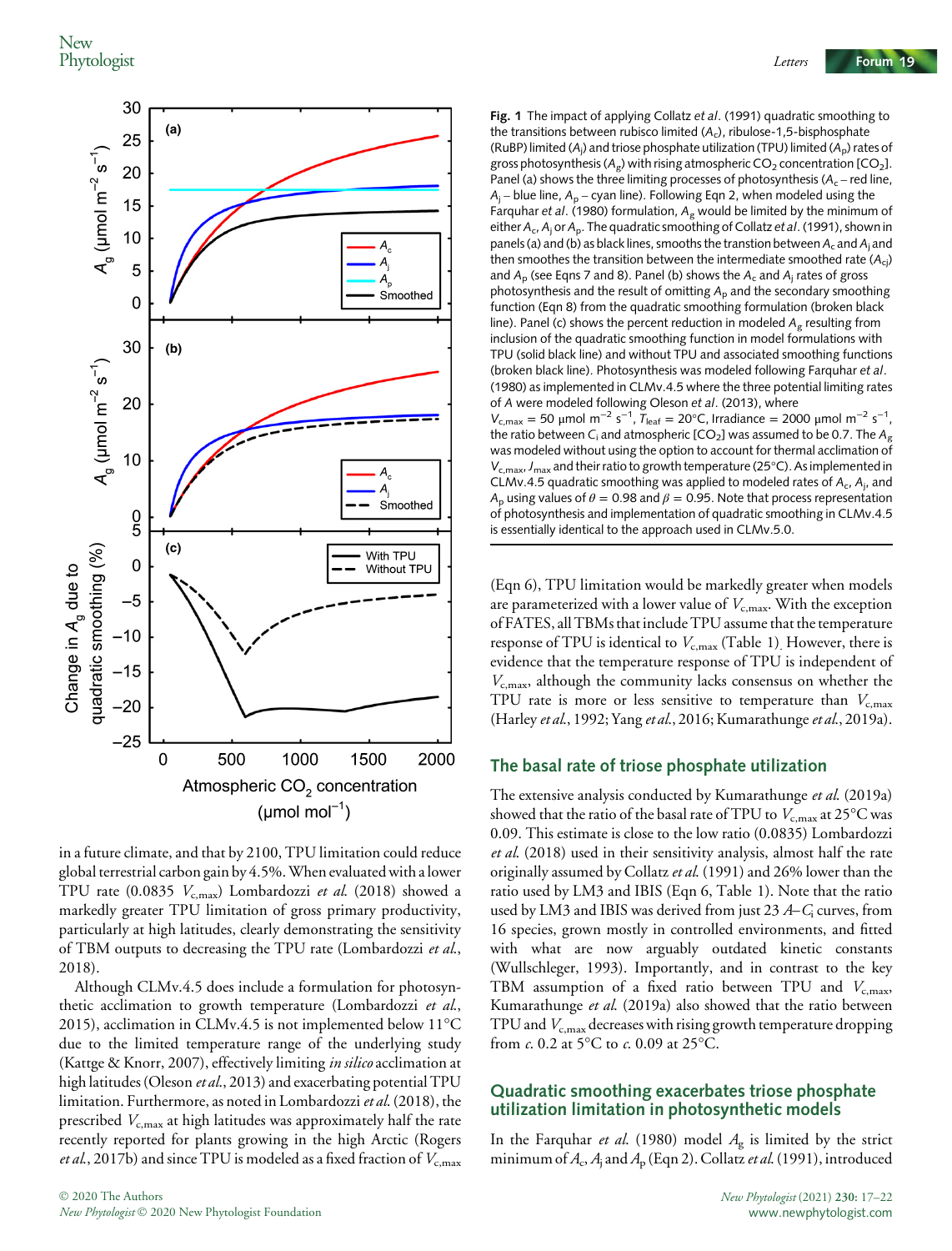a formulation (Eqns 7 and 8) to quadratically smooth the transitions between  $A_c$ ,  $A_j$  and  $A_p$  and to allow for some colimitation of  $A_{\rm g}$ .

$$
0 = \theta A_{cj}^2 - (A_c + A_j)A_{cj} + A_c A_j
$$
 Eqn 7

$$
0 = \beta A_g^2 - (A_{ci} + A_p)A_g + A_{ci}A_p
$$
 Eqn 8

The term  $\theta$  describes the degree of smoothing of the transition between  $A_c$  and  $A_i$ . When  $\theta = 1$  the transition between  $A_c$  and  $A_i$  is abrupt, and as  $\theta$  is reduced, progressively greater smoothing is simulated. The resulting term  $(A<sub>ci</sub>)$  represents the smoothed intermediate rate. The transition between  $A_{ci}$  and  $A_{p}$  is described by Eqn 8 where  $\beta$  substitutes for  $\theta$ . This quadratic smoothing is present only in TBMs that implement TPU limitation of photosynthesis, and of those, is present in all but one model (LM3, Table 1). Walker et al. (2021) demonstrated that including quadratic smoothing in model representation of photosynthesis introduces an artifactual fourth limitation that results in a modeled  $A_g$  that is always below  $A_c$ ,  $A_i$  and  $A_p$ , sometimes markedly so (Fig. 1). Most TBMs that include a formulation for TPU also include quadratic smoothing (Eqns 7 and 8, Table 1), and therefore exaggerate the impact of TPU limitation on  $A$  (Fig 1c). In the original formulation  $\theta$  and  $\beta$  were set to 0.98 and 0.95, respectively (Collatz et al., 1991). However, some models use values for  $\theta$  and  $\beta$ which are considerably lower (Table 1), further exacerbating the impact of TPU limitation (Friend, 1995; Walker et al., 2021). In combination, inclusion of TPU limitation and quadratic smoothing results in a reduction in Aat all  $[CO<sub>2</sub>]$  values and most markedly so at high  $[CO_2]$  (Fig. 1c; Walker et al., 2021).

#### Will triose phosphate utilization limit photosynthesis in a future elevated  $CO<sub>2</sub>$  concentration climate?

Projections from models, and consideration of observations, suggest that photosynthesis could become TPU limited at high  $[CO<sub>2</sub>]$  (Busch & Sage, 2017; Lombardozzi et al., 2018). However, these assessments do not account for reductions in  $V_{c,\text{max}}$  that result from acclimation of photosynthesis to rising  $[CO<sub>2</sub>]$  that have been well documented in Free-Air  $CO<sub>2</sub>$ Enrichment studies (Leakey et al., 2009). As a result of photosynthetic acclimation, light saturated photosynthesis will continue to be limited predominantly by  $A_c$  in plants grown at elevated  $[CO<sub>2</sub>]$  (Rogers & Humphries, 2000; Ainsworth & Rogers, 2007). However, with the exception of optimality approaches (e.g. Smith et al., 2019; Stocker et al., 2020), formulations for the representation of photosynthetic acclimation to elevated  $[CO<sub>2</sub>]$  are absent from TBMs.

#### Conclusion

TPU limitation of A is an important phenomenon to understand but it has received little attention compared to the processes of carboxylation and electron transport. There is a need for further research to better understand the short-term dynamics of TPU, its

temperature response, the role TPU might play in signaling source–sink balance (McClain & Sharkey, 2019; Sharkey, 2019), and circumstances where glycollate might not be maximally conserved by the photorespiratory cycle (Ellsworth et al., 2015; Busch et al., 2018). It also remains important for physiologists to continue to consider TPU when analyzing  $A-C<sub>i</sub>$  curves to avoid potential underestimation of  $J_{\text{max}}$  (Busch & Sage, 2017; Sharkey, 2019). However, when plants are grown in their natural environment the best current evidence shows that TPU does not limit A below a  $[CO_2]$  of 800 µmol mol<sup>-1</sup> (Kumarathunge *et al.*, 2019a) and photosynthetic acclimation of plants to rising  $[CO<sub>2</sub>]$  suggests that TPU limitation of  $A$  is also unlikely at higher  $[CO_2]$  (Leakey et al., 2009) questioning the value of including representation of TPU in TBMs.

Current TBM formulations of TPU are founded on uncertain assumptions, most models do not account for the independent temperature sensitivity of TPU, or capture the temperature dependence of the ratio between the basal rate of TPU and  $V_{\text{c,max}}$ . The inclusion of TPU in combination with quadratic smoothing, results in an artificial reduction in  $CO<sub>2</sub>$  assimilation (Walker *et al.*, 2021) that increases the limitation of  $A$  by TPU (Fig. 1) and changes the fundamental mechanistic description of how plants respond to rising  $[CO<sub>2</sub>]$ .

Collectively these issues suggest that inclusion of TPU limitation of A in TBMs has introduced additional parameter uncertainty which has, or could, result in compensatory tuning of  $V_{c,\text{max}}$ . Given that  $V_{c,\text{max}}$  is linked to several other important processes in many TBMs through simple multipliers, (e.g. respiration), more mechanistic approaches (e.g. nitrogen allocation), and has a strong influence on diverse model outputs (Rogers, 2014; Ricciuto et al., 2018; Walker et al., 2021), the resulting tuning will have a pervasive influence on the veracity of model projections. We advocate for the removal of current formulations of TPU from TBMs.

#### Acknowledgements

The authors received support from the Next-Generation Ecosystem Experiments – NGEE Arctic (AR, SPS) and NGEE Tropics (AR, SPS, APW) projects that are supported by the Office of Biological and Environmental Research in the Department of Energy, Office of Science, and through the US Department of Energy contract number DE-SC0012704 to Brookhaven National Laboratory. Oak Ridge National Laboratory is managed by UT-Battelle, LLC, for the Department of Energy under contract DE-AC05-1008 00OR22725. DLL was supported by the National Institute of Food and Agriculture (NIFA)/US Department of Agriculture (USDA) grant 2015-67003-23485. The National Center for Atmospheric Research is a major facility sponsored by the National Science Foundation under Cooperative Agreement 1852977.

#### Author contributions

AR wrote the manuscript with valuable contributions from DPK, DLL, BEM, SPS and APW.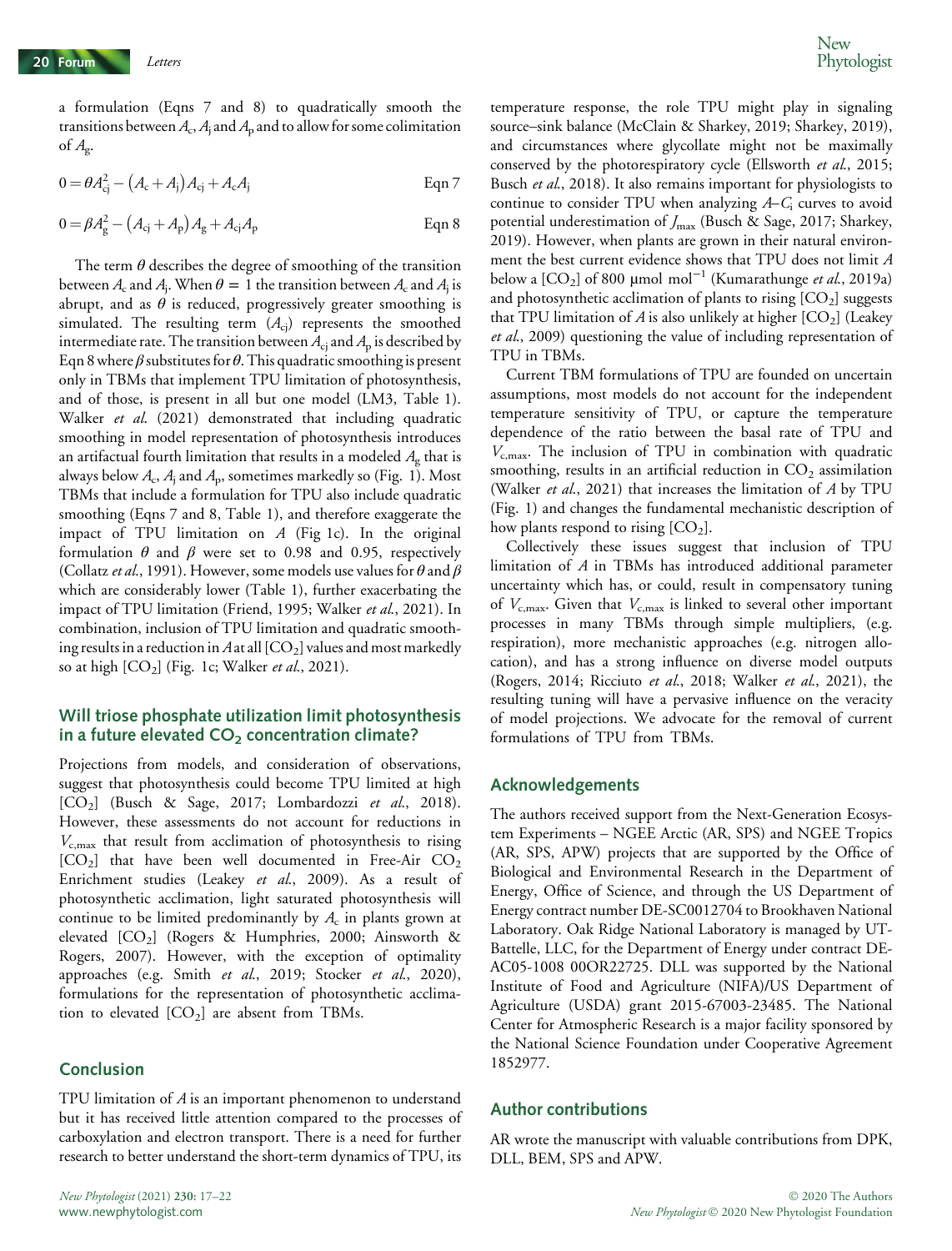#### **ORCID**

Dushan P. Kumarathunge Dhttps://orcid.org/0000-0003-1309-4731

Danica L. Lombardozzi D https://orcid.org/0000-0003-3557-7929

Belinda E. Medlyn **D** https://orcid.org/0000-0001-5728-9827 Alistair Rogers **b** https://orcid.org/0000-0001-9262-7430 Shawn P. Serbin D https://orcid.org/0000-0003-4136-8971 Anthony P. Walker D https://orcid.org/0000-0003-0557-5594

#### Alistair Rogers<sup>1</sup> \* , Dushan P. Kumarathunge<sup>2</sup> , Danica L. Lombardozzi<sup>3</sup> , Belinda E. Medlyn<sup>4</sup>  $\Box$ , Shawn P. Serbin<sup>[1](https://orcid.org/0000-0003-4136-8971)</sup> and Anthony P. Walker<sup>[5](https://orcid.org/0000-0003-0557-5594)</sup>  $\blacksquare$

1 Environmental and Climate Sciences Department, Brookhaven National Laboratory, Upton, NY 11973-5000, USA; <sup>2</sup> <sup>2</sup>Plant Physiology Division, Coconut Research Institute of Sri Lanka, Lunuwila 61150, Sri Lanka;  $^3$ Climate and Global Dynamics Laboratory, National Center for Atmospheric Research, Boulder, CO 80307-3000, USA; 4 Hawkesbury Institute for the Environment, Western Sydney University, Locked Bag 1791, Penrith, NSW 2751, Australia; <sup>5</sup> Environmental Sciences Division and Climate Change Science Institute, Oak Ridge National Laboratory, Oak Ridge, TN 37831-6301, USA (\*Author for correspondence: email arogers@bnl.gov)

#### References

Ainsworth EA, Rogers A. 2007. The response of photosynthesis and stomatal conductance to rising CO<sub>2</sub>: mechanisms and environmental interactions. Plant, Cell & Environment 30: 258-270.

Busch FA, Sage RF. 2017. The sensitivity of photosynthesis to  $O_2$  and  $CO_2$ concentration identifies strong rubisco control above the thermal optimum. New Phytologist 213: 1036–1051.

Busch FA, Sage RF, Farquhar GD. 2018. Plants increase  $CO<sub>2</sub>$  uptake by assimilating nitrogen via the photorespiratory pathway. Nature Plants 4: 46–54. von Caemmerer S. 2000. Biochemical models of leaf photosynthesis. Collingwood,

Australia: CSIRO. Collatz GJ, Ball JT, Grivet C, Berry JA. 1991. Physiological and environmental-

regulation of stomatal conductance, photosynthesis and transpiration: a model that includes a laminar boundary. Agricultural and Forest Meteorology 54: 107–136.

Ellsworth DS, Crous KY, Lambers H, Cooke J. 2015. Phosphorus recycling in photorespiration maintains high photosynthetic capacity in woody species. Plant, Cell & Environment 38: 1142-1156.

Fabre D, Yin XY, Dingkuhn M, Clement-Vidal A, Roques S, Rouan L, Soutiras A, Luquet D. 2019. Is triose phosphate utilization involved in the feedback inhibition of photosynthesis in rice under conditions of sink limitation? Journal of Experimental Botany 70: 5773–5785.

Farquhar GD, Caemmerer SV, Berry JA. 1980. A biochemical-model of photosynthetic  $CO_2$  assimilation in leaves of  $C_3$  species. Planta 149: 78–90.

Foley JA, Prentice IC, Ramankutty N, Levis S, Pollard D, Sitch S, Haxeltine A. 1996. An integrated biosphere model of land surface processes, terrestrial carbon balance, and vegetation dynamics. Global Biogeochemical Cycles 10: 603–628.

Friend AD. 1995. PGEN – an integrated model of leaf photosynthesis, transpiration, and conductance. Ecological Modelling 77: 233–255.

- Golaz J-C, Caldwell PM, Van Roekel LP, Petersen MR, Tang Q, Wolfe JD, Abeshu G, Anantharaj V, Asay-Davis XS, Bader DC et al. 2019. The DOE E3SM coupled model version 1: overview and evaluation at standard resolution. Journal of Advances in Modeling Earth Systems 11: 4095–4146.
- Goll DS, Vuichard N, Maignan F, Jornet-Puig A, Sardans J, Violette A, Peng S, Sun Y, Kvakic M, Guimberteau M et al. 2017. A representation of the phosphorus cycle for ORCHIDEE (revision 4520). Geoscientific Model Development 10: 3745–3770.

Harley PC, Sharkey TD. 1991. An improved model of  $C_3$  photosynthesis at high  $CO<sub>2</sub>$ : reversed  $O<sub>2</sub>$  sensitivity explained by lack of glycerate reentry into the chloroplast. Photosynthesis Research 27: 169–178.

Harley PC, Thomas RB, Reynolds JF, Strain BR. 1992. Modeling photosynthesis of cotton grown in elevated CO<sub>2</sub>. Plant, Cell & Environment 15: 271-282.

Harper AB, Cox PM, Friedlingstein P, Wiltshire AJ, Jones CD, Sitch S, Mercado LM, Groenendijk M, Robertson E, Kattge J et al. 2016. Improved representation of plant functional types and physiology in the Joint UK Land Environment Simulator (JULES v4.2) using plant trait information. Geoscientific Model Development 9: 2415–2440.

Heldt H-W, Piechulla B. 2011. 9 – Polysaccharides are storage and transport forms of carbohydrates produced by photosynthesis. In: Heldt H-W, Piechulla B, eds. Plant biochemistry,  $4^h$  edn. San Diego, CA, USA: Academic Press, 241-271.

Kattge J, Knorr W. 2007. Temperature acclimation in a biochemical model of photosynthesis: a reanalysis of data from 36 species. Plant, Cell & Environment 30: 1176–1190.

Koven CD, Knox RG, Fisher RA, Chambers J, Christoffersen BO, Davies SJ, Detto M, Dietze MC, Faybishenko B, Holm J et al. 2019. Benchmarking and parameter sensitivity of physiological and vegetation dynamics using the Functionally Assembled Terrestrial Ecosystem Simulator (FATES) at Barro Colorado Island, Panama. Biogeosciences Discuss. [https://doi.org/10.5194/bg-](https://doi.org/10.5194/bg-2019-409)[2019-409](https://doi.org/10.5194/bg-2019-409)

Kumarathunge DP, Medlyn BE, Drake JE, Rogers A, Tjoelker MG. 2019a. No evidence for triose phosphate limitation of light-saturated leaf photosynthesis under current atmospheric CO<sub>2</sub> concentration. Plant, Cell & Environment 42: 3241–3252.

Kumarathunge DP, Medlyn BE, Drake JE, Tjoelker MG, Aspinwall MJ, Battaglia M, Cano FJ, Carter KR, Cavaleri MA, Cernusak LA et al. 2019b. Acclimation and adaptation components of the temperature dependence of plant photosynthesis at the global scale. New Phytologist 222: 768–784.

Lawrence DM, Fisher RA, KovenCD, Oleson KW, Swenson SC, Bonan G, Collier N, Ghimire B, van Kampenhout L, Kennedy D et al. 2019. The community land model version 5: description of new features. Benchmarking, and Impact of Forcing Uncertainty, Journal of Advances in Modeling Earth Systems. 11: 4245–4287.

Leakey ADB, Ainsworth EA, Bernacchi CJ, Rogers A, Long SP, Ort DR. 2009. Elevated CO2 effects on plant carbon, nitrogen, and water relations: six important lessons from FACE. Journal of Experimental Botany 60: 2859–2876.

Lombardozzi DL, Bonan GB, Smith NG, Dukes JS, Fisher RA. 2015. Temperature acclimation of photosynthesis and respiration: a key uncertainty in the carbon cycle-climate feedback. Geophysical Research Letters 42: 8624–8631.

Lombardozzi DL, Smith NG, Cheng SJ, Dukes JS, Sharkey TD, Rogers A, Fisher R, Bonan GB. 2018. Triose phosphate limitation in photosynthesis models reduces leaf photosynthesis and global terrestrial carbon storage. Environmental Research Letters 13: 074025.

McClain AM, Sharkey TD. 2019. Triose phosphate utilization and beyond: from photosynthesis to end product synthesis. Journal of Experimental Botany 70: 1755–1766.

Oleson KW, Lawrence DM, Bonan GB, Drewniak B, Huang M, Koven CD, Levis S, Li F, Riley WJ, Subin ZM et al. 2013. Technical Description of version 4.5 of the Community Land Model (CLM). Boulder, CO, USA: National Center for Atmospheric Research.

Ricciuto D, Sargsyan K, Thornton P. 2018.The impact of parametric uncertainties on biogeochemistry in the E3SM land model. Journal of Advances in Modeling Earth Systems 10: 297–319.

Rogers A. 2014. The use and misuse of  $V_{c,\text{max}}$  in Earth System Models. Photosynthesis Research 119: 15–29.

Rogers A, Humphries SW. 2000. A mechanistic evaluation of photosynthetic acclimation at elevated CO<sub>2</sub>. Global Change Biology 6: 1005-1011.